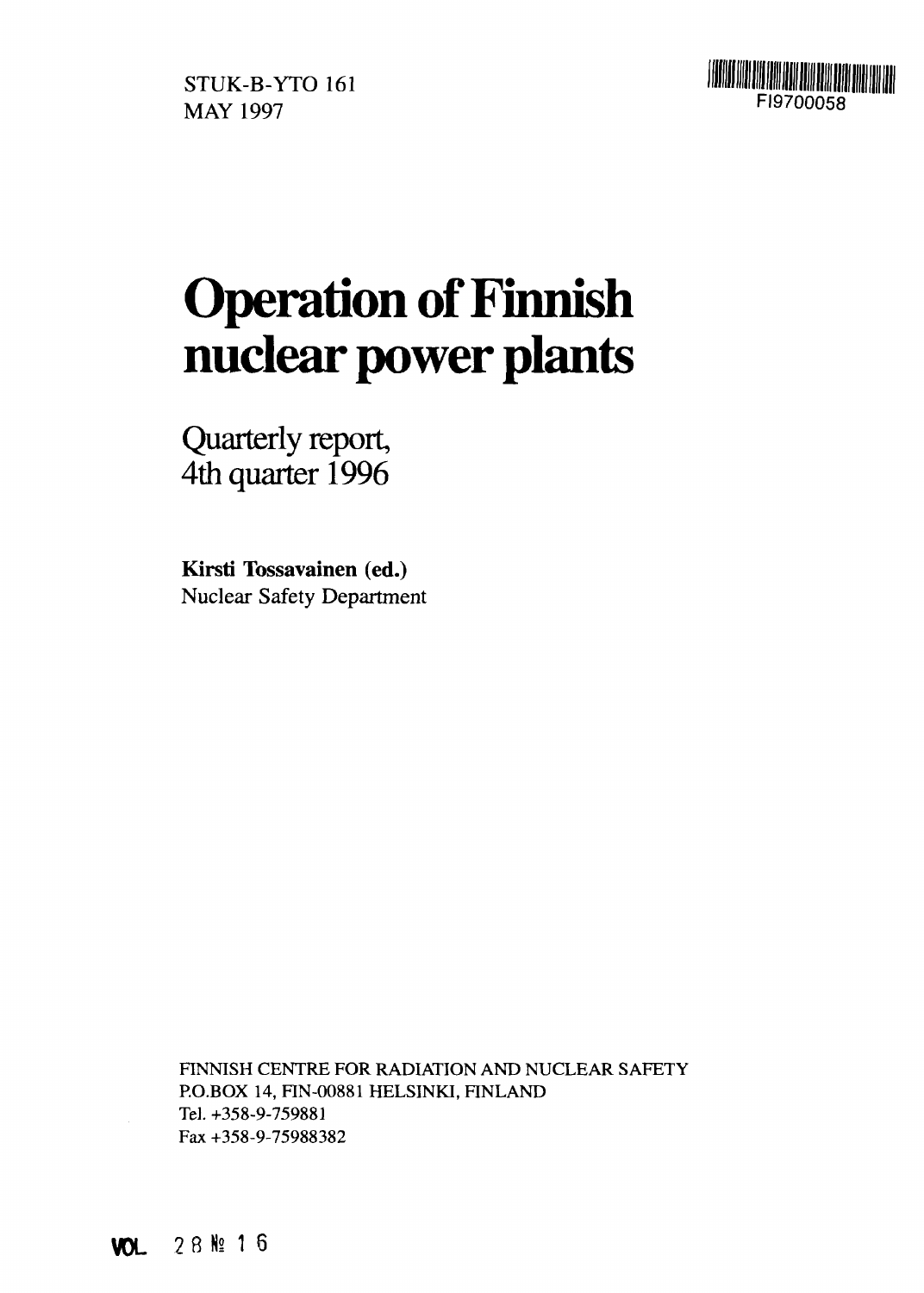Translation. Original text in Finnish.

ISBN 951-712-209-8<br>ISSN 0781-2884 0781-2884

Oy Edita Ab Helsinki 1997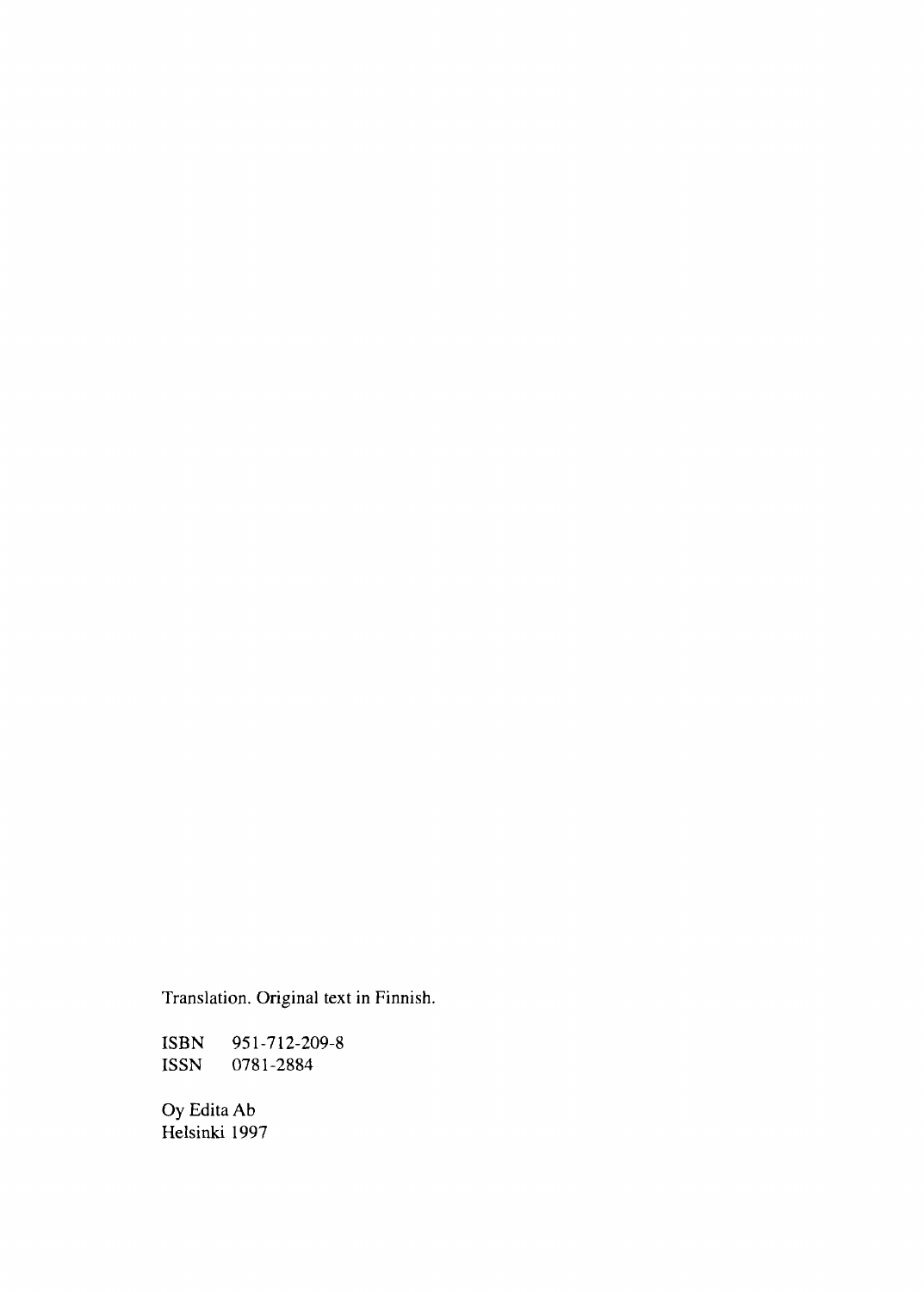*TOSSAVAINEN, Kirsti (ed.). Operation of Finnish nuclear power plants. Quarterly report, 4th quarter 1996. STUK-B-YTO 161. Helsinki 1997. 17pp. + Appendices 2 pp.*

| ISBN | 951-712-209-8 |
|------|---------------|
| ISSN | 0781-2884     |

**Keywords: PWR,** BWR, NPP operating experience

### ABSTRACT

Quarterly Reports on the operation of Finnish nuclear power plants describe events and observations relating to nuclear and radiation safety which the Finnish Centre for Radiation and Nuclear Safety (STUK) considers safety significant. Safety improvements at the plants are also described. The Report also includes a summary of the radiation safety of plant personnel and of the environment and tabulated data on the plants' production and load factors.

In the fourth quarter of 1996, the Finnish nuclear power plant units were in power operation except for the annual maintenance outage of Loviisa 2 and a shutdown at Olkiluoto 1 to repair a condensate system stop valve. The load factor average of all plant units was 96.5%.

Events in the fourth quarter of 1996 were level 0 on the International Nuclear Event Scale.

Occupational doses and radioactive releases off-site were below authorised limits. Radioactive substances were measurable in samples collected around the plants in such quantities only as have no bearing on the radiation exposure of the population.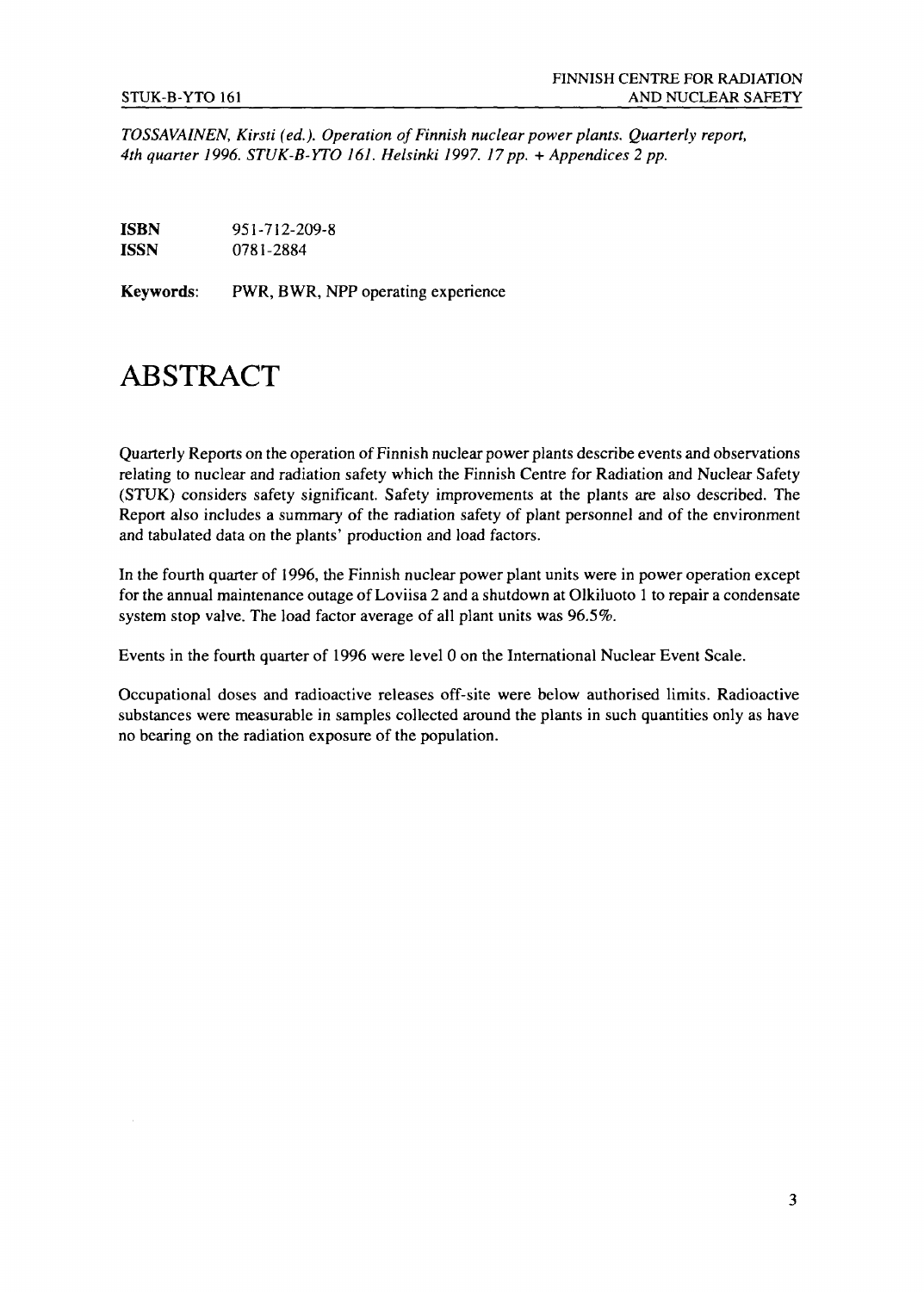## **CONTENTS**

| <b>ABSTRACT</b>                                                                     | Page           |
|-------------------------------------------------------------------------------------|----------------|
| <b>INTRODUCTION</b><br>1                                                            | 5              |
| <b>OPERATION OF NUCLEAR POWER PLANTS IN OCTOBER-DECEMBER 1996</b><br>2              | 6              |
| 2.1 Production data                                                                 | 6              |
| 2.2 Annual maintenance outage of Loviisa 2                                          | $\overline{7}$ |
| 2.3 Repair outage at Olkiluoto 1 to repair a condensate system closing valve        | $\overline{7}$ |
| <b>EVENTS AND OBSERVATIONS</b><br>$\mathbf{3}$                                      | 10             |
| Loviisa 1 No reportable events                                                      | 10             |
| Loviisa 2 No reportable events                                                      | 10             |
| Olkiluoto 1 No reportable events                                                    | 10             |
| Olkiluoto 2 No reportable events                                                    | 10             |
| Final repository for operating waste from Olkiluoto                                 | 11             |
| 3.1 A deviation was made from the periodic testing time of radiation monitors       |                |
| in the final repository for operating waste from Olkiluoto                          | 11             |
| <b>RADIATION SAFETY</b><br>$\overline{4}$                                           | 12             |
| 4.1 Limitation of exposure                                                          | 12             |
| 4.2 Occupational exposure                                                           | 12             |
| 4.3 Radioactive releases and population exposure                                    | 12             |
| 4.4 Environmental monitoring                                                        | 13             |
| SAFETY IMPROVEMENTS AT NUCLEAR POWER PLANTS<br>5                                    | 16             |
| OTHER MATTERS RELATING TO THE USE OF NUCLEAR ENERGY<br>6                            | 17             |
| 6.1 Transportation of spent nuclear fuel from Loviisa nuclear power plant to Russia | 17             |
| Appendix 1: Regulatory control of nuclear facilities                                | 18             |
| Appendix 2: Plant data                                                              | 19             |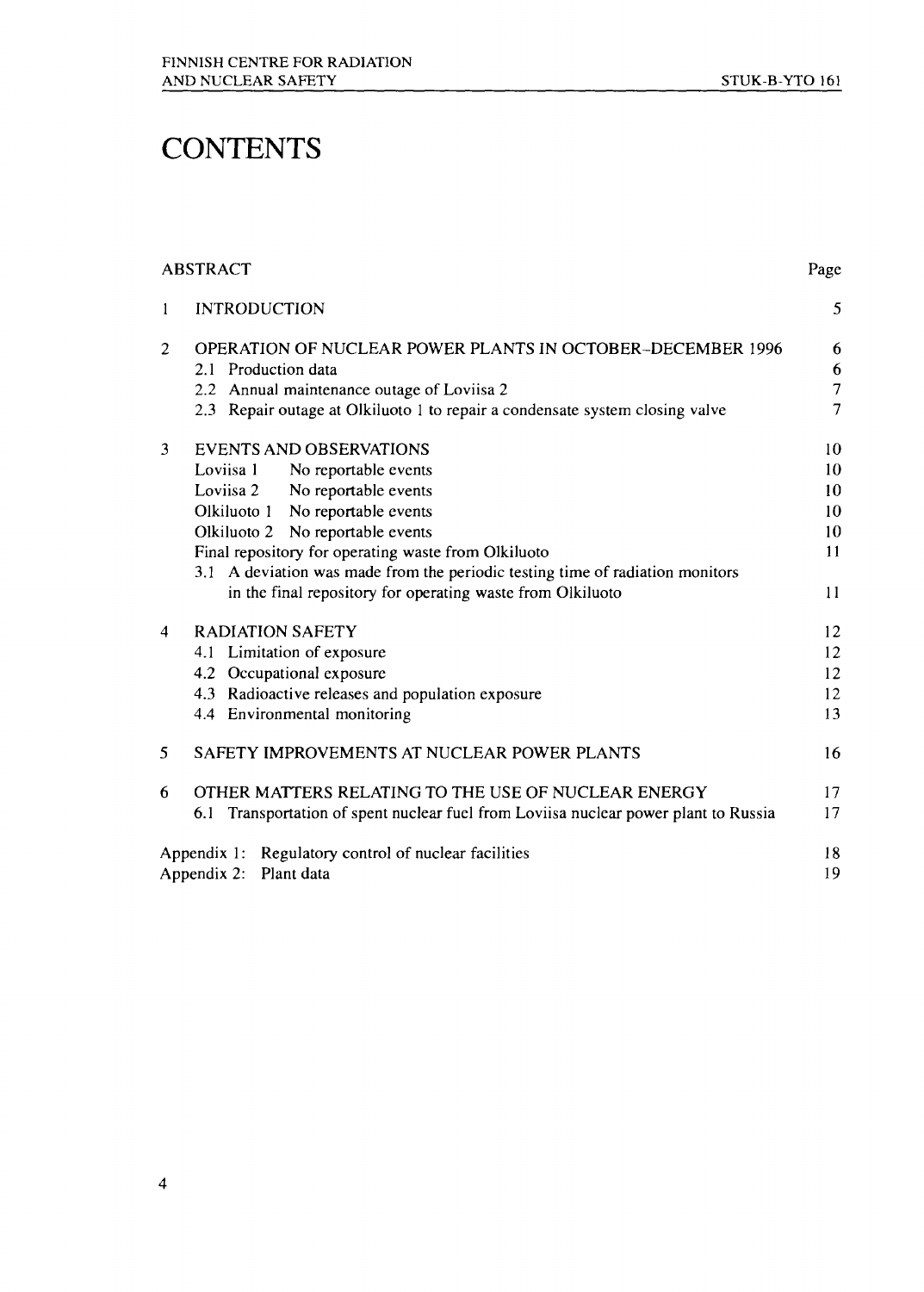### 1 INTRODUCTION

According to the Nuclear Energy Act (990/87), regulatory control of the use of nuclear energy belongs to the Finnish Centre for Radiation and Nuclear Safety (STUK). The Centre's functions also include control of physical protection, emergency preparedness and nuclear material safeguards. The scope of nuclear power plant regulatory control and inspections is given in Appendix 1 and general information about Finnish plants in Appendix 2.

STUK publishes quarterly a report on the operation of Finnish nuclear power plants. In this report, plant events and observations in each quarter are described, tabulated data on the plants' production and availability factors are given and the radiation safety of plant personnel and of the environment is summarised. Safety improvements at the plants are also reported.

The report is based on information submitted to STUK by the utilities and on observations made by the Centre during its regulatory activities. The events described in the report are classified on the International Nuclear Event Scale (INES).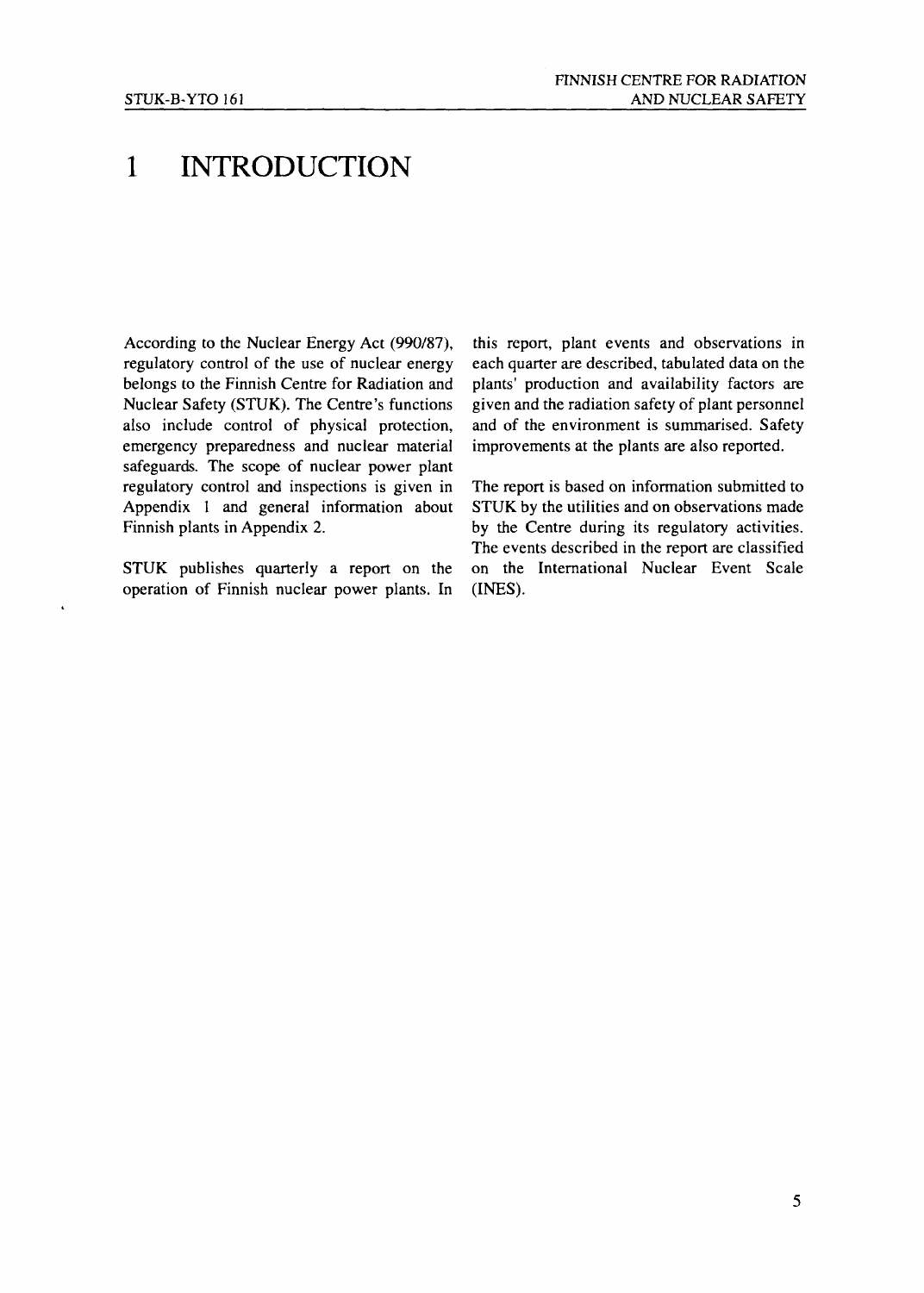### 2 OPERATION OF NUCLEAR POWER PLANTS IN OCTOBER-DECEMBER 1996

*Finnish nuclear power plant units were in power operation in the fourth quarter of 1996 except for the annual maintenance outage of Loviisa 2 and a shutdown at Olkiluoto I to repair a condensate line stop valve.*

#### 2.1 Production data

Nuclear's share of total electricity production in Finland was 27.2% and the load factor average of the plant units was 96.5 %. Trial operation of Olkiluoto 1 was continued at 105% reactor power.

Detailed production and availability figures are given in Tables I ja II.

Power diagrams describing electricity generation at each plant unit and the causes of power reductions are given in Figs 1-4.

|  |  |  | <b>Table I.</b> Plant electricity production and availability. |
|--|--|--|----------------------------------------------------------------|
|  |  |  |                                                                |

|                                                                                                      | <b>Electricity production</b><br>(gross, TWh) |           |               | Availability<br>factor $(\%)$ |         | Load<br>factor $(\%)$ |  |
|------------------------------------------------------------------------------------------------------|-----------------------------------------------|-----------|---------------|-------------------------------|---------|-----------------------|--|
|                                                                                                      | Fourth                                        | From      | <b>Fourth</b> | From                          | Fourth  | From                  |  |
|                                                                                                      | quarter                                       | beginning | quarter       | beginning                     | quarter | beginning             |  |
|                                                                                                      | 1996                                          | of 1996   | 1996          | of 1996                       | 1996    | of 1996               |  |
| Loviisa 1                                                                                            | 1.04                                          | 3.37      | 100.0         | 82.9                          | 100.9   | 82.5                  |  |
| Loviisa 2                                                                                            | 0.88                                          | 3.81      | 85.3          | 93.7                          | 85.5    | 93.2                  |  |
| Olkiluoto 1                                                                                          | 1.71                                          | 6.16      | 99.0          | 93.5                          | 99.0    | 92.4                  |  |
| Olkiluoto 2                                                                                          | 1.63                                          | 6.14      | 100.0         | 95.8                          | 100.5   | 95.1                  |  |
| Availability factor = $\frac{1}{2}$ generator synchronized (h) 100%<br>calendar time (h)             |                                               |           |               |                               |         |                       |  |
| gross electricity production<br>Load factor $=$<br>$-100\%$<br>rated power $\cdot$ calendar time (h) |                                               |           |               |                               |         |                       |  |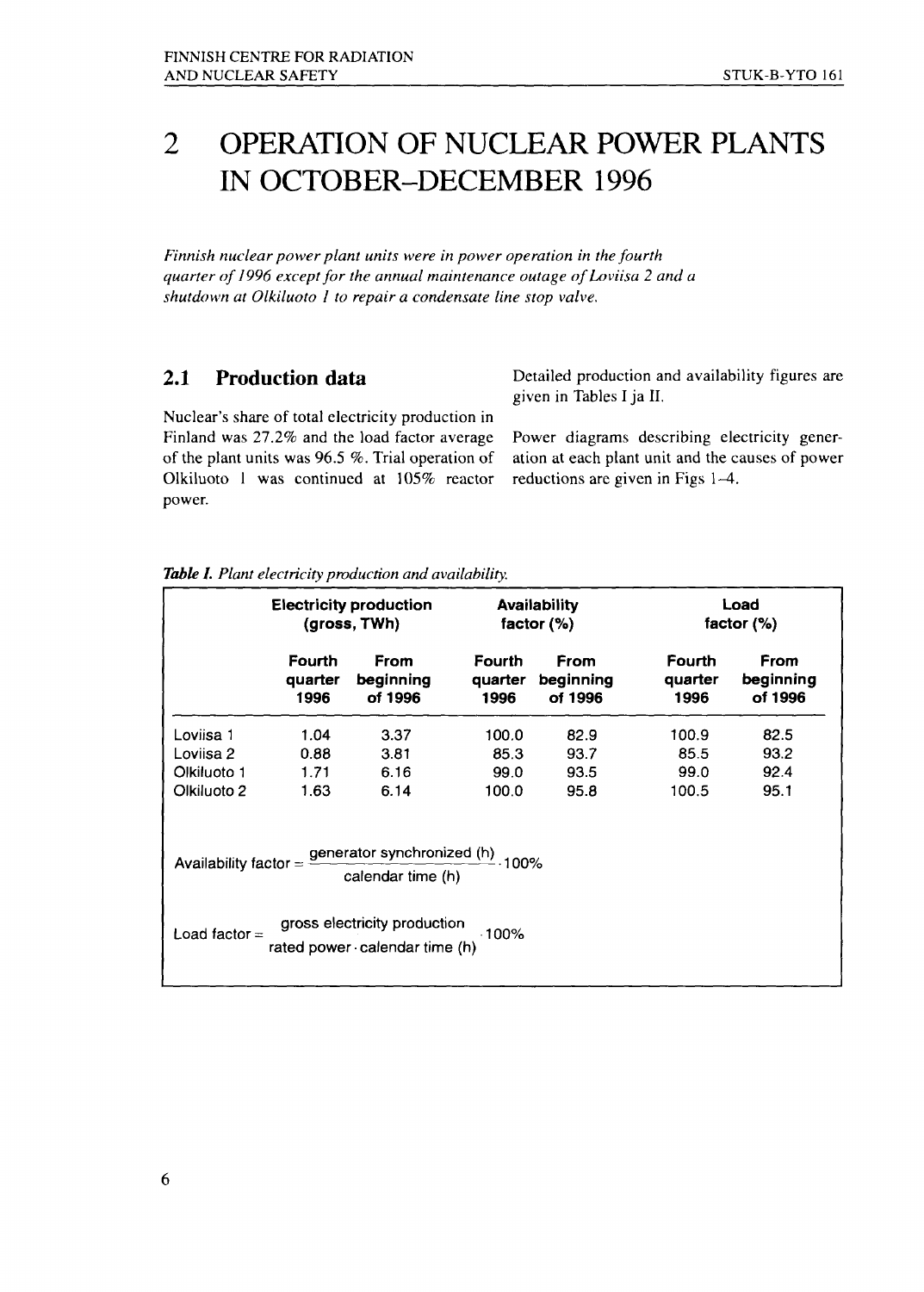|                                                                     | <b>Fourth</b><br>quarter<br>1996 | <b>From</b><br>beginning<br>of 1996 | 1995 | 1994 |
|---------------------------------------------------------------------|----------------------------------|-------------------------------------|------|------|
| Nuclear electricity production<br>(net, TWh) <sup>-</sup>           | 5.0                              | 18.7                                | 18.1 | 18.3 |
| Total electricity production<br>in Finland (net, TWh)'              | 18.4                             | 66.4                                | 60.6 | 62.1 |
| Nuclear's share of total<br>electricity production (%)              | 27.2                             | 28.2                                | 29.9 | 29.5 |
| Load factor averages<br>of Finnish plant units (%)                  | 96.5                             | 90.8                                | 88.8 | 90.0 |
| Source: Statistics compiled by the Finnish Electricity Association. |                                  |                                     |      |      |

Table II. Nuclear energy in Finnish electricity production.

#### 2.2 Annual maintenance outage of Loviisa 2

The 16th refuelling and maintenance outage of Loviisa 2 was from 21 September to 14 October 1996. The plant unit was off the national grid for 23 days.

Apart from Imatran Voima Oy's own staff, the maximum number of contract workers participating in the outage was about 850. The collective radiation dose incurred in outage work was 0.71 manSv (0.34 manSv in 1995). The highest individual dose was 17.0 mSv.

Modifications made during the outage to improve safety are described in chapter 5.

After the annual maintenance outage, the plant unit resumed electricity generation on 14 October 1996.

### 2.3 Repair outage at Olkiluoto 1 to repair a condensate system closing valve

Olkiluoto 1 was placed in hot shutdown on 25 December 1996 to repair a condensate system LP pre-heater line closing valve. The pre-heater line warms up condensate coming from the condenser, and the line in question can be bypassed with a closing valve.

The stem of the closing valve broke off on 15 December 1996 during a bypass test periodically conducted on the pre-heater line. After the breaking of the valve stem, the pre-heater line was bypassed and the plant unit was operated until Christmas Day. The plant was operated at reduced capacity and plant safety was not affected. The failed valve was repaired during the hot shutdown and other maintenance and repair work was also done. The plant unit resumed electricity generation the next day.

The failed valve's actuator and its motor were examined and tested in a test bench. In the test, defects were detected in the actuator motor's micro switch which stops the motor. The breaking of the stem was due to a malfunction of the micro switch. Moisture had penetrated the switch case of the micro switch via a cracked view glass. Teollisuuden Voima Oy has plans to inspect corresponding items in the forthcoming annual maintenance outage.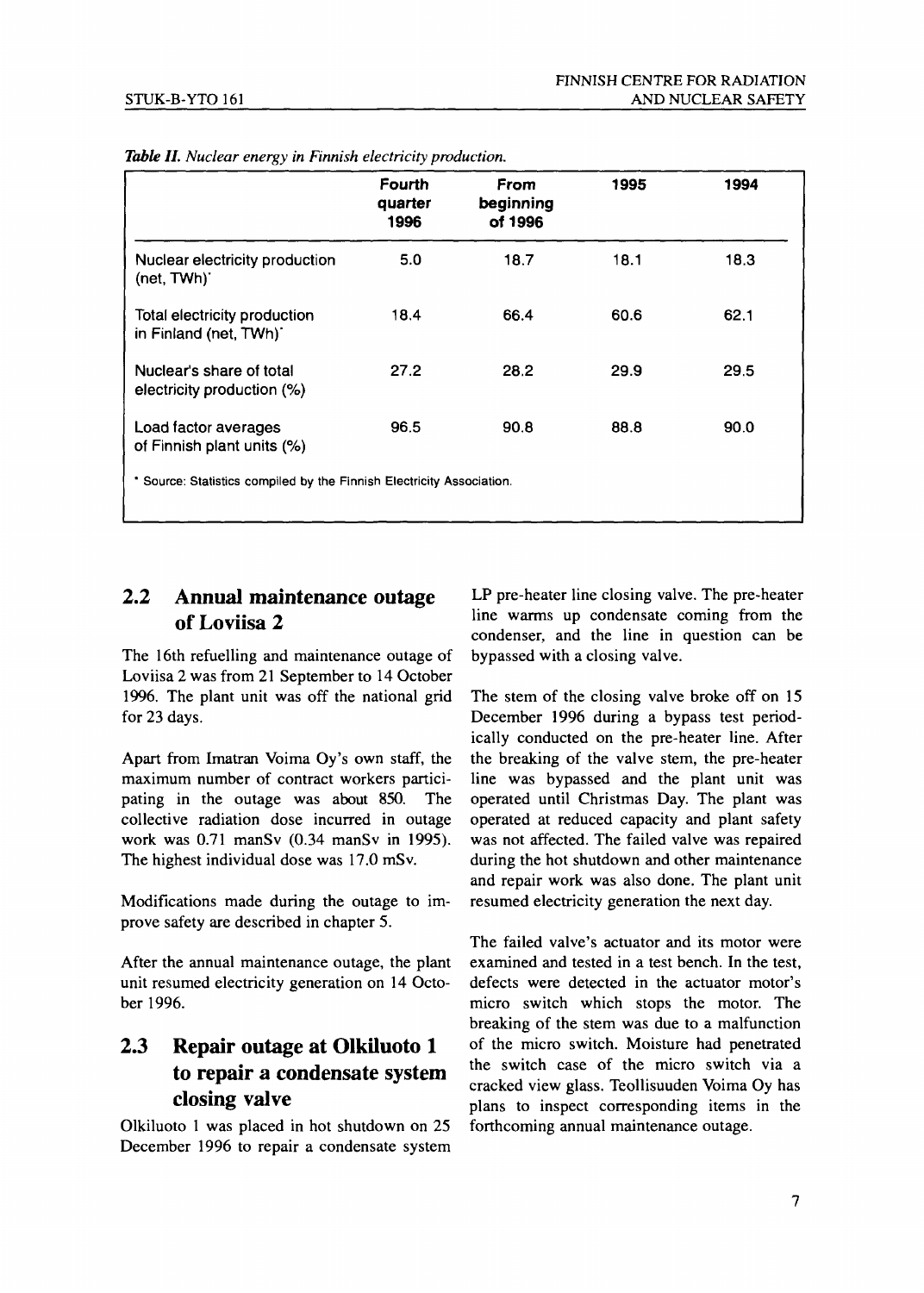

500  $1$  4 **4 6 5 : : ::••. : •::••:: • : : . . - . : -** 450 f ; 400 350 300  $\geq$  250 2 200 150 100  $\begin{bmatrix} 1 \\ 0 \end{bmatrix}$ 1.10, 6,10, 11.10.16.10.21.10.26,10.31.10, 5.11. 10.11.15.11.20.11. 25.11. 30.11, 5.12. 10.12. 15.12. 20,12. 25.12. 30.12 **Lo 2, 4/96** 5 1. Annual maintenance (see chapter 2.2) 4. Control rod dropped due to a low frequency 2. Turbine trip due to a flange leak in the steam line, converter failure, reactor power reduction to 24% power level. 5. Control rod dropped due to a low frequency 3. A steam line valve remained in start-up step during converter failure, reactor power reduction to 92% testing, reactor power reduction to 83% power **power level**, level.

*Fig 1. Daily average gmss power of Loviisa 1 in October-December 1996.*

*Fig 2. Daily average gmss power of Loviisa 2 in October-December 1996.*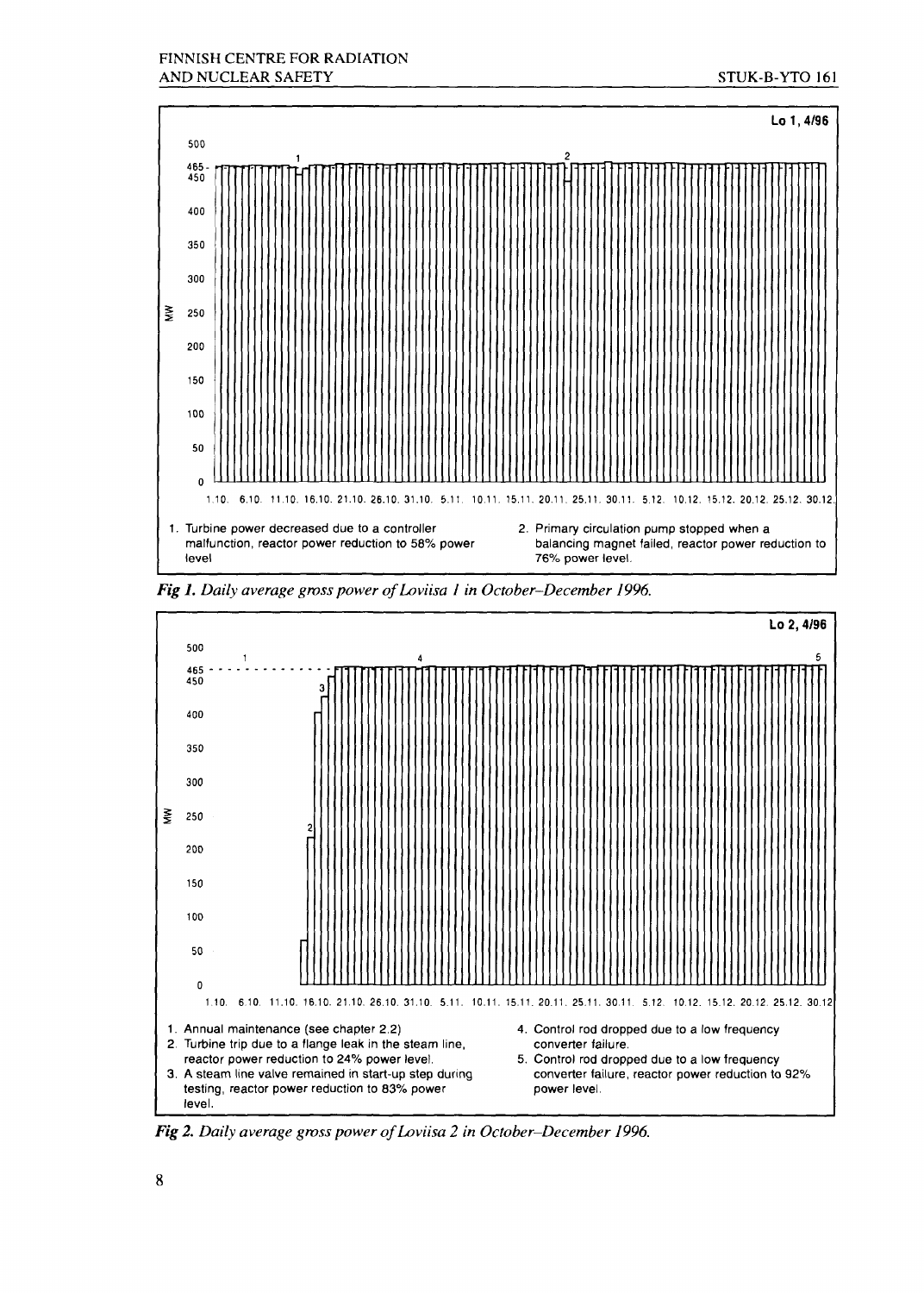



Fig 3. Daily average gross power of Olkiluoto 1 in October-December 1996.

Fig 4. Daily average gross power of Olkiluoto 2 in October-December 1996.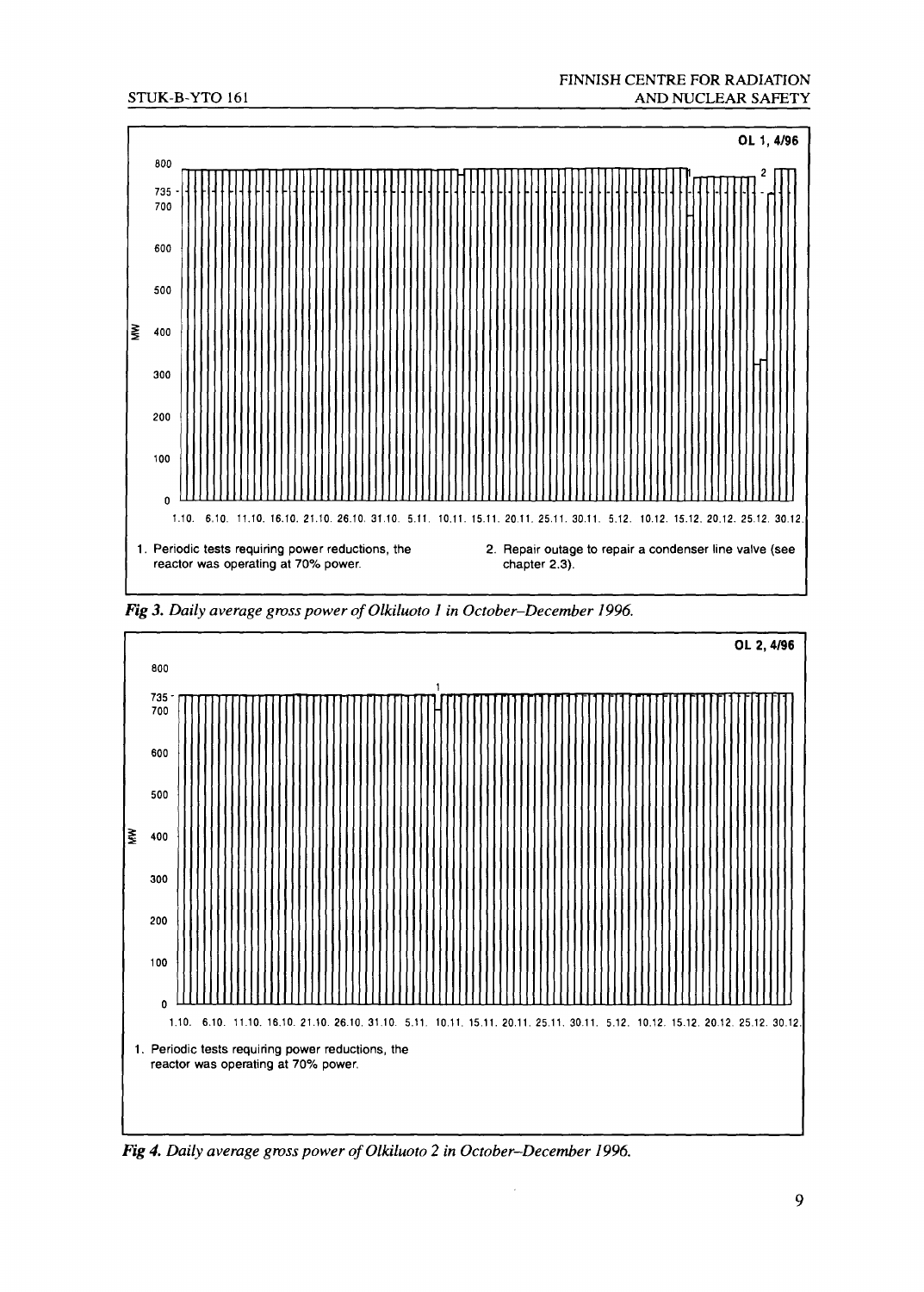### 3 EVENTS AND OBSERVATIONS

#### Loviisa 1

*No reportable events occurred at Loviisa 1 in the fourth quarter of 1996*

#### Loviisa 2

*No reportable events occurred at Loviisa 2 in the fourth quarter of 1996*

#### Olkiluoto 1

*No reportable events occurred at Olkiluoto 1 in the fourth quarter of 1996.*

### Olkiluoto 2

*No reportable events occurred at Olkiluoto 2 in the fourth quarter of 1996.*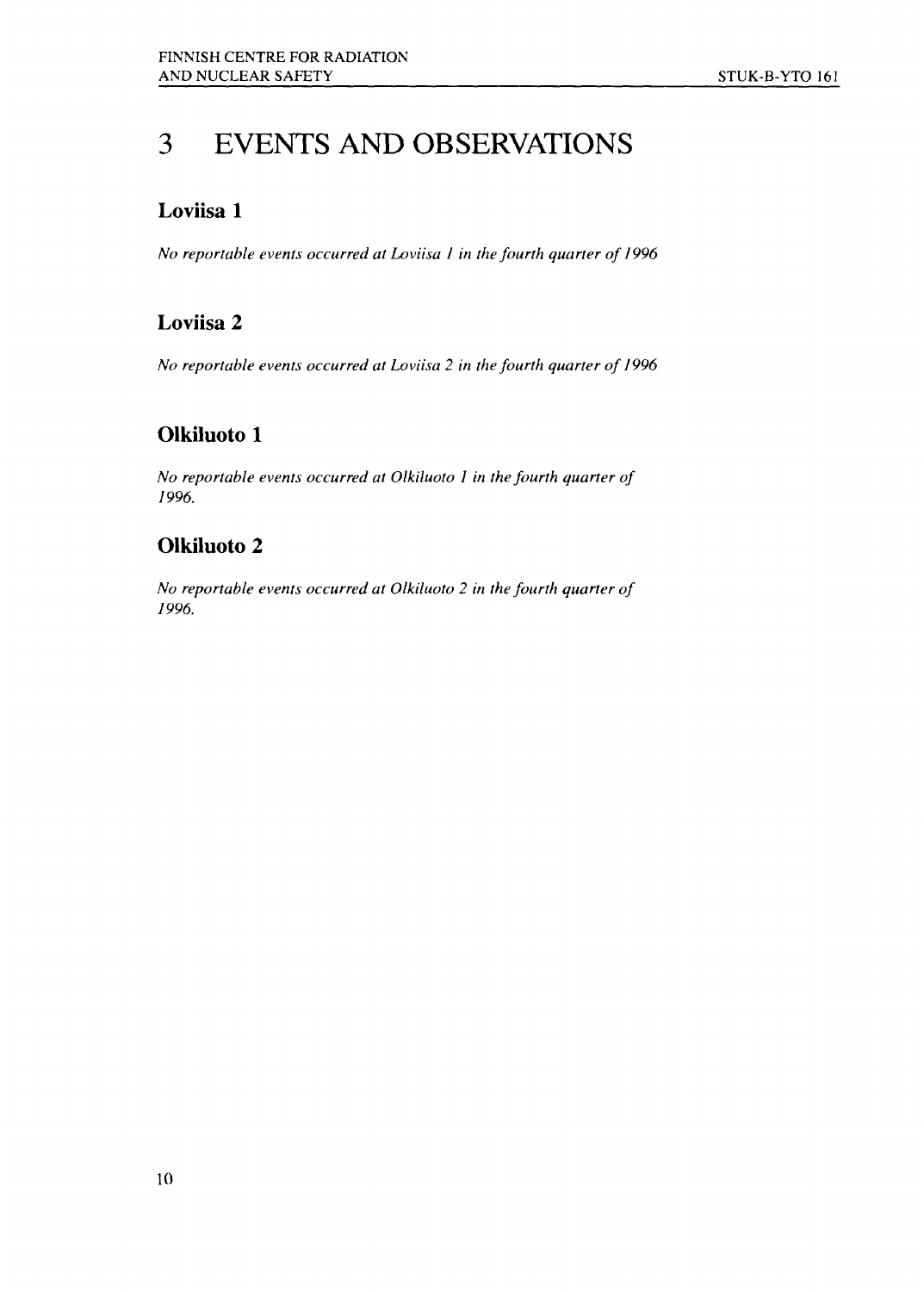#### Final repository for operating waste from Olkiluoto

*A deviation was made from the periodic testing date of the radiation monitors in the final repository for operating waste from Olkiluoto and a discrepancy was observed between the readings of the radiation monitors and the computer display. The event is level 0 on the INES scale.*

#### 3.1 A deviation was made from the periodic testing time of radiation monitors in the final repository for operating waste from Olkiluoto

There are two fixed radiation monitors measuring the dose rate in the final repository for operating waste from Olkiluoto. One is on the upper level of the intermediate-level waste silo and the other on the upper level of the low-level waste silo.

The monitors in question are subject to periodic testing every six months to ensure their operation. The test which was due towards the end of 1996 was conducted on 12 November 1996, about one month late. According to Teollisuuden Voima Oy, the test was late because of the introduction of a new ADP system to control management of work. In connection with the taking into service of the system it was

forgotten to activate the periodic tests. Teollisuuden Voima Oy sent the Finnish Centre for Radiation and Nuclear Safety a report about the matter.

In the above periodic test it was also observed that there was a discrepancy between the readings of the radiation monitors in question and the computer display. In the same connection it was noted that the periodic test in question was not performed to sufficient extent in 1996. The Finnish Centre for Radiation and Nuclear Safety requested a further clarification from Teollisuuden Voima Oy as to when the mutual equivalence of the meters' displays was last tested.

The safety significance of fixed radiation monitors is not high since portable dosimeters are used to monitor the radiation doses of workers and visitors in the final repository for operating waste.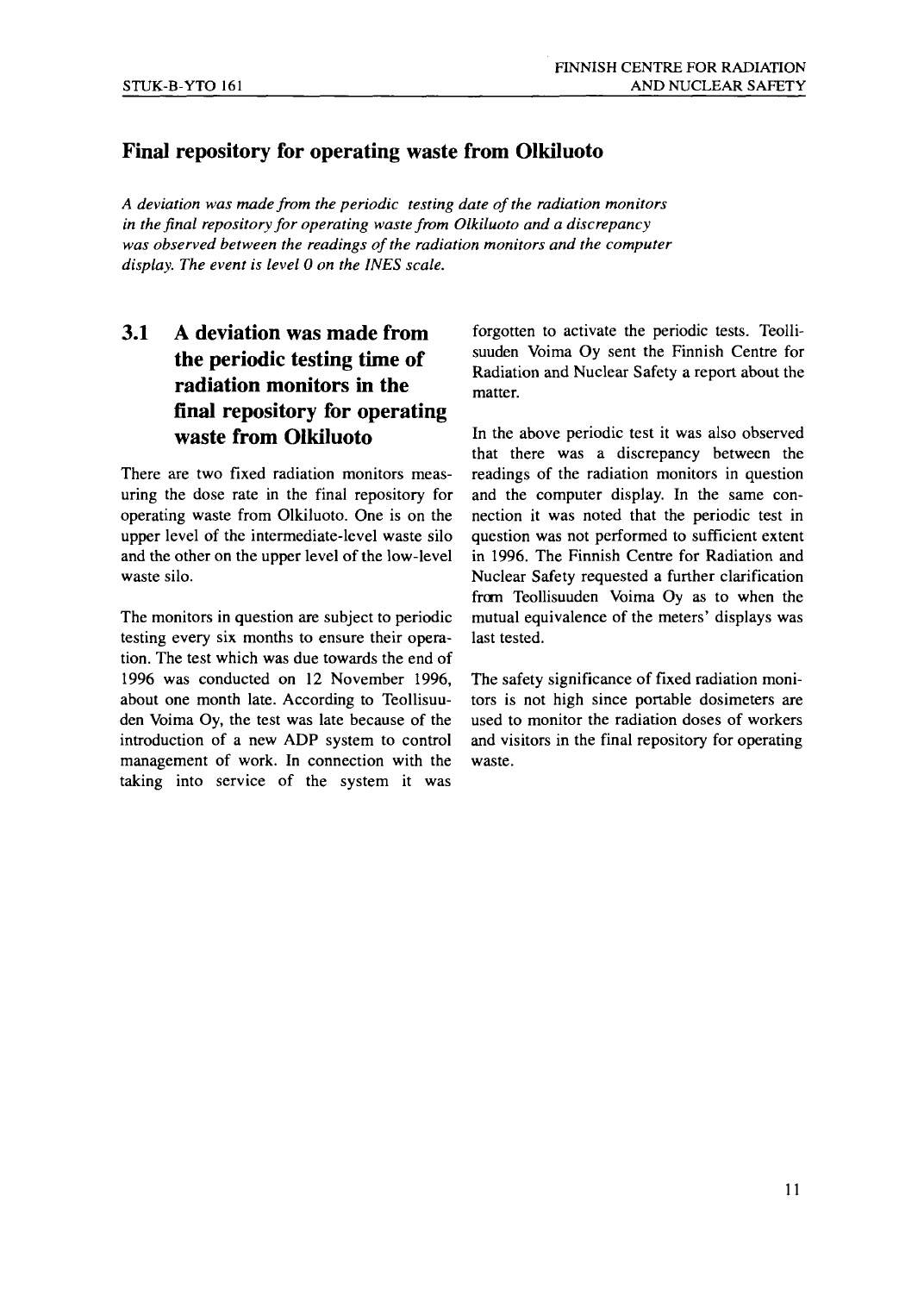### 4 RADIATION SAFETY

*Individual doses to nuclear power plant personnel were below the annual dose limit. Also environmental releases were well below the release limits. In samples collected around the Finnish nuclear power plants, radioactive substances originating from the plants were measurable in such quantities only as have no bearing on the radiation exposure of the population.*

#### 4.1 Limitation of exposure

Exposures arising from operation of nuclear power plants shall be kept as low as reasonably achievable (the ALARA principle). This requires that the sum doses, i.e. the collective doses of those working at a nuclear power plant and of the surrounding population, are monitored and that action is taken to limit occupational exposure and radioactive discharges. Furthermore, individual doses may not exceed authorised limits.

#### 4.2 Occupational exposure

The highest individual dose at a Finnish nuclear power plant in the last annual quarter was 17.5 mSv and it was received at Loviisa nuclear power plant. The Radiation Decree stipulates that the effective dose caused by radiation work to a worker shall not exceed 50 mSv in any single year. The dose may not exceed 20 mSv per year as an average over five years. The monitoring of the annual average was started at the beginning of 1992. Radiation doses at Loviisa and Olkiluoto nuclear power plants have been below authorised limits.

Occupational dose is mainly incurred in work performed during annual maintenance outages. The annual maintenance outage of Loviisa 2 was during this annual quarter.

The individual dose distribution of nuclear power plant personnel is given in Table III which specifies the number of exposed individuals by dose range and plant site. This information is from STUK's Central Dose Register.

Collective occupational dose at the Loviisa plant units was 0.57 manSv in this quarter and 2.64 manSv during 1996, and 0.05 manSv and 1.68 manSv respectively at the Olkiluto units. According to a STUK Guide, the collective dose limit for one plant unit is 2.5 manSv per one gigawatt of net electrical power averaged over two successive years; this means a total annual collective dose of 1.11 manSv/year and of 1.78 manSv/year for one Loviisa and one Olkiluoto unit respectively. For Loviisa l's part this dose limit was slightly exceeded (1.20 manSv) due to the long annual maintenance outage. During the outage, apart from the annealing of the reactor pressure vessel, extensive modernisation, maintenance and inspections were accomplished.

#### 4.3 Radioactive releases and population exposure

Population exposure around a nuclear power plant is caused by releases of gaseous and liquid radioactive effluents during operation. These releases are limited by technical means. The plant's operational condition and the releases are also continuously monitored and compared against pre-determined limits.

In Table IV, the releases of radioactive effluents measured at each plant site and the annual release limits are given. During this report period, releases into the environment were well below authorised limits.

The release limits have been so determined that the annual dose to the most exposed individuals does not exceed 0.1 mSv, i.e. about 1/40 of the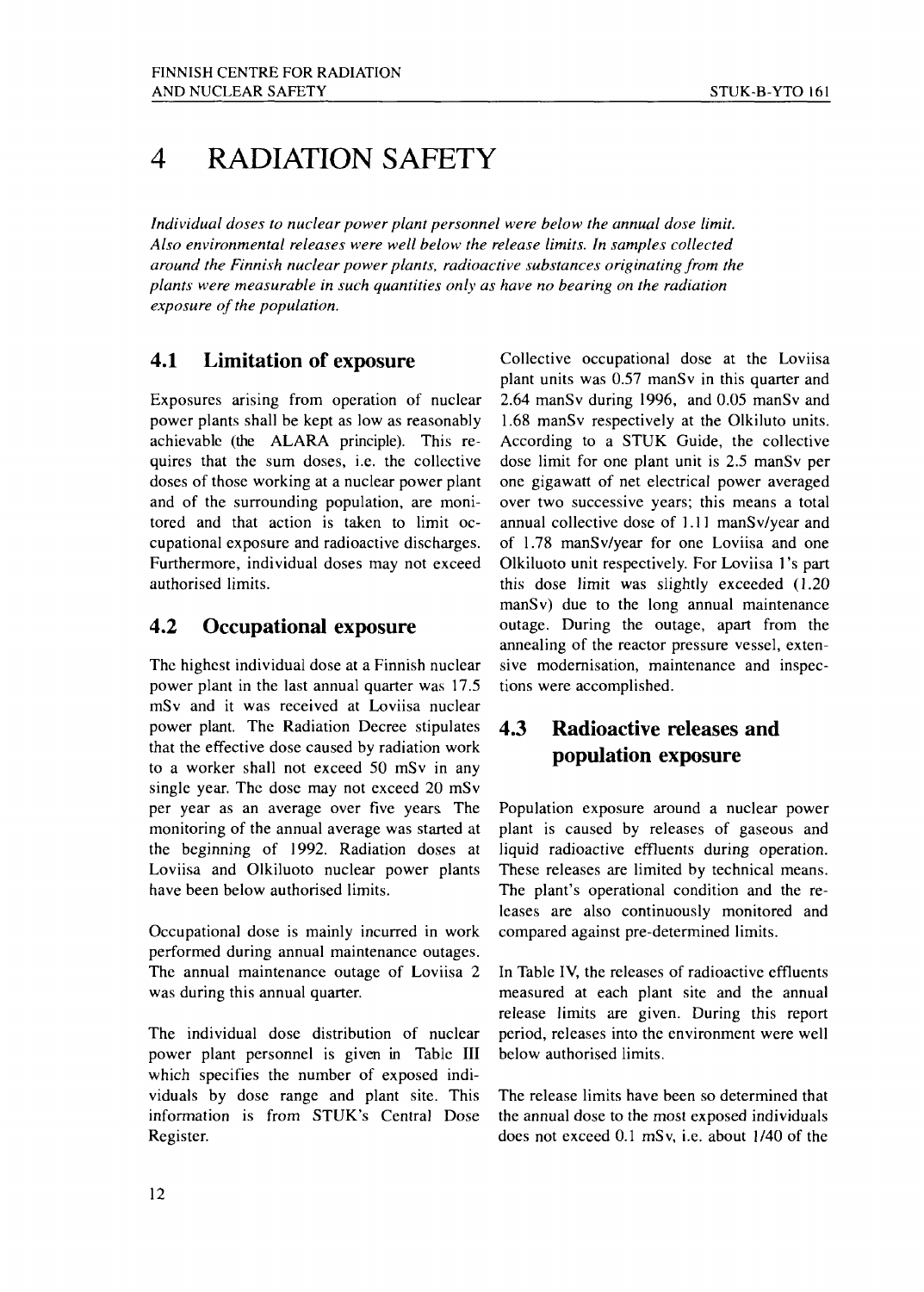| Dose range<br>(mSv) |                     |                  |                    | Number of persons by dose range |                  |                |
|---------------------|---------------------|------------------|--------------------|---------------------------------|------------------|----------------|
|                     | Fourth quarter 1996 |                  |                    | From beginning of 1996          |                  |                |
|                     | Loviisa             | <b>Olkiluoto</b> | Total <sup>*</sup> | Loviisa                         | <b>Olkiluoto</b> | <b>Total</b>   |
| < 0, 5              | 205                 | 90               | 302                | 223                             | 540              | 699            |
| $0,5 - 1$           | 82                  | 18               | 108                | 111                             | 268              | 350            |
| $1 - 2$             | 82                  | 8                | 91                 | 118                             | 219              | 322            |
| $2 - 3$             | 36                  | 1                | 36                 | 63                              | 97               | 147            |
| $3 - 4$             | 15                  |                  | 15                 | 55                              | 50               | 110            |
| $4 - 5$             | 8                   |                  | 8                  | 34                              | 42               | 75             |
| $5 - 6$             | 8                   |                  | 8                  | 38                              | 10               | 54             |
| $6 - 7$             | 3                   |                  | 3                  | 27                              | 12               | 50             |
| $7 - 8$             | 5                   |                  | 5                  | 31                              | 9                | 58             |
| $8 - 9$             | 1                   |                  | 1                  | 15                              | 4                | 35             |
| $9 - 10$            | $\overline{c}$      |                  | 2                  | 18                              | 5                | 36             |
| $10 - 11$           |                     |                  |                    | 12                              | 4                | 30             |
| $11 - 12$           | 1                   |                  | 1                  | 10                              | 9                | 23             |
| $12 - 13$           |                     |                  |                    | 7                               |                  | 11             |
| $13 - 14$           |                     |                  |                    | 7                               |                  | 12             |
| $14 - 15$           |                     |                  |                    | 7                               | 3                | 17             |
| $15 - 16$           |                     |                  |                    | 3                               |                  | 5              |
| $16 - 17$           | 1                   |                  | 1                  | 3                               |                  | 7              |
| $17 - 18$           | 1                   |                  | 1                  | 3                               |                  | $\overline{7}$ |
| $18 - 19$           |                     |                  |                    | 4                               |                  | 6              |
| $19 - 20$           |                     |                  |                    | 5                               |                  | 6              |
| $20 - 21$           |                     |                  |                    | $\overline{c}$                  |                  | 3              |
| $21 - 30$           |                     |                  |                    | 1                               |                  | 5              |
| > 30                |                     |                  |                    |                                 |                  |                |

*Table III. Occupational dose distribution in the fourth quarter of 1996 and from beginning of 1996.*

\* The data in these columns also include Finnish workers who have received doses at Swedish nuclear power plants. The same person may have worked at both Finnish nuclear power plants and in Sweden.

dose annually received in Finland from natural background radiation, radon in dwellings included. The release limits have been determined for nuclides and release pathways which have bearing on individual dose.

Calculated on the basis of release reports, doses to individuals of the surrounding population are low and, at most, less than about a thousandth part of the annual exposure of these individuals.

#### 4.4 Environmental monitoring

For external radiation measurement, dosimeters have been placed in about 20 locations in the vicinity of nuclear power plants at a distance of 1-10 kilometres from the plants and 25 continuous-operation radiation dose rate measuring stations at about 5 kilometres' distance from the plants. The measurement data from these stations are transferred to both the power plants' control rooms and the national radiation monitoring network The monitoring is complemented by spectrometric measurements.

Radiation safety in the vicinity of Finnish nuclear power plants is also ensured by regular sampling and analysis programmes. The environmental distribution of radioactive releases is monitored and it is thus ensured that the releases remain below authorised limits.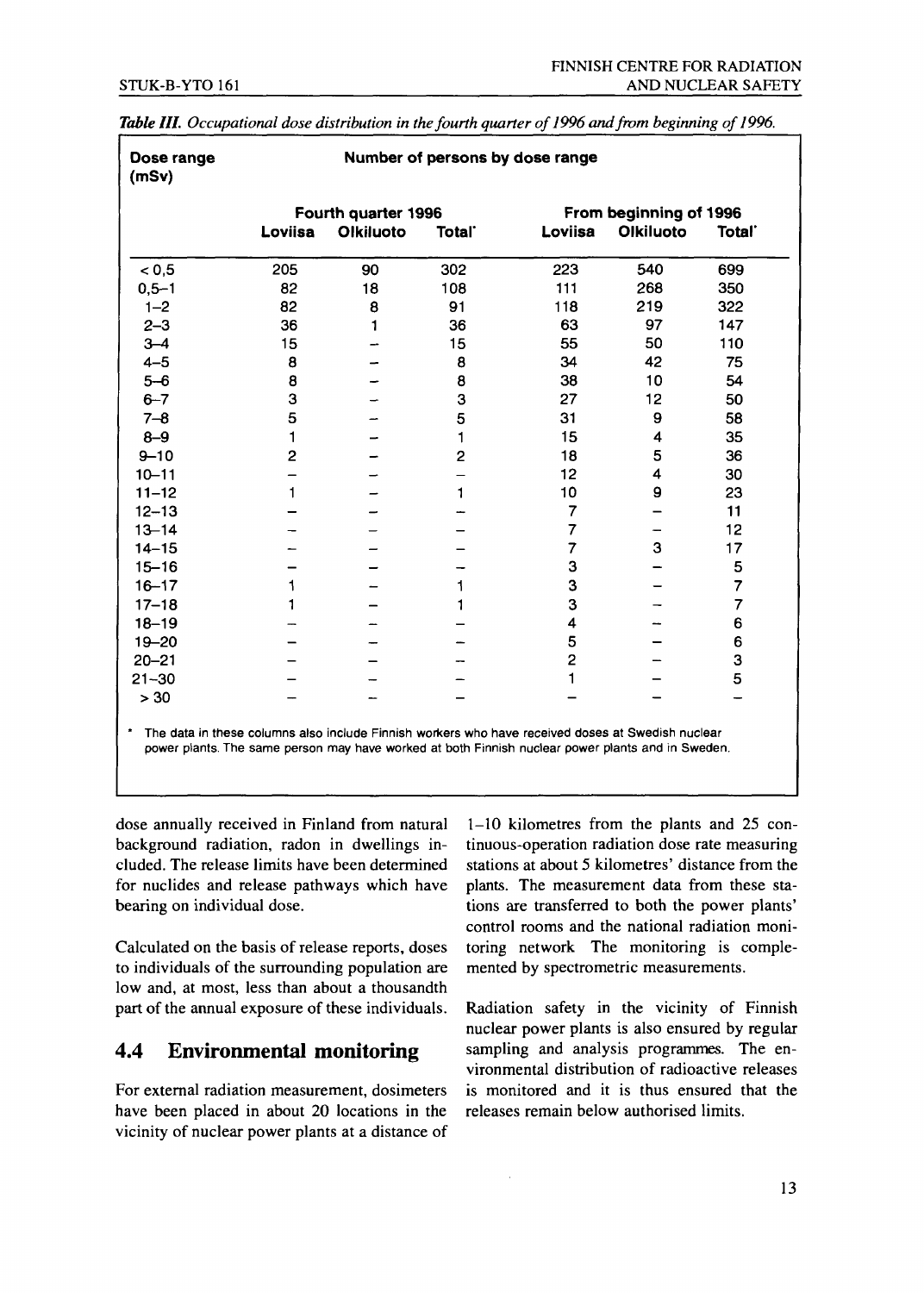#### **Table IV.** Radioactive releases by plant site, fourth quarter 1996.

| Gaseous effluents (Bq) a)                                                                                                                                                                                                                                                                                                                       |                                               |                                              |                                          |                                            |                                            |
|-------------------------------------------------------------------------------------------------------------------------------------------------------------------------------------------------------------------------------------------------------------------------------------------------------------------------------------------------|-----------------------------------------------|----------------------------------------------|------------------------------------------|--------------------------------------------|--------------------------------------------|
| <b>Plant site</b>                                                                                                                                                                                                                                                                                                                               | Noble gases<br>(Krypton-87<br>equivalents)    | lodines<br>(lodine-131<br>equivalents)       | <b>Aerosols</b>                          | <b>Tritium</b>                             | Carbon-14                                  |
| Loviisa<br>Report period<br>In 1996                                                                                                                                                                                                                                                                                                             | b) c)<br>$2.3 \cdot 10^{10}$ c)               | $2.8 \cdot 10^{5}$<br>$9.4 \cdot 10^{5}$     | $7.2 \cdot 10^{7}$<br>$2.2 \cdot 10^{8}$ | $6.0 \cdot 10^{10}$<br>$2.2 \cdot 10^{11}$ | $1.9 \cdot 10^{10}$<br>$9.9 \cdot 10^{10}$ |
| Olkiluoto<br>Report period<br>In 1996                                                                                                                                                                                                                                                                                                           | $1.0 \cdot 10^{12}$<br>$9.7 \cdot 10^{12}$    | $2.0 \cdot 10^6$<br>$2.6 \cdot 10^{7}$       | b)<br>$1.4 \cdot 10^{7}$                 | $6.1 \cdot 10^{10}$<br>$2.1 \cdot 10^{11}$ | d)<br>d)                                   |
| <b>Annual release limits</b>                                                                                                                                                                                                                                                                                                                    |                                               |                                              |                                          |                                            |                                            |
| Loviisa<br>Olkiluoto                                                                                                                                                                                                                                                                                                                            | $2.2 \cdot 10^{16}$ e)<br>$1.8 \cdot 10^{16}$ | $2.2 \cdot 10^{11} e$<br>$1.1 \cdot 10^{11}$ |                                          |                                            |                                            |
|                                                                                                                                                                                                                                                                                                                                                 |                                               | Liquid effluents (Bq) a)                     |                                          |                                            |                                            |
| <b>Plant site</b>                                                                                                                                                                                                                                                                                                                               | <b>Tritium</b>                                | <b>Other nuclides</b>                        |                                          |                                            |                                            |
| Loviisa                                                                                                                                                                                                                                                                                                                                         |                                               |                                              |                                          |                                            |                                            |
| Report period                                                                                                                                                                                                                                                                                                                                   | $1.9 \cdot 10^{12}$                           | $1.7 \cdot 10^{6}$                           |                                          |                                            |                                            |
| In 1996                                                                                                                                                                                                                                                                                                                                         | $9.4 \cdot 10^{12}$                           | $5.6 \cdot 10^{7}$                           |                                          |                                            |                                            |
| Olkiluoto                                                                                                                                                                                                                                                                                                                                       |                                               |                                              |                                          |                                            |                                            |
| Report period                                                                                                                                                                                                                                                                                                                                   | $4.2 \cdot 10^{11}$                           | $2.1 \cdot 10^9$                             |                                          |                                            |                                            |
| In 1996                                                                                                                                                                                                                                                                                                                                         | $2.4 \cdot 10^{12}$                           | $1.6 \cdot 10^{10}$                          |                                          |                                            |                                            |
| <b>Annual release limits</b>                                                                                                                                                                                                                                                                                                                    |                                               |                                              |                                          |                                            |                                            |
| Loviisa                                                                                                                                                                                                                                                                                                                                         | $1.5 \cdot 10^{14}$                           | $8.9 \cdot 10^{11}$ e)                       |                                          |                                            |                                            |
| Olkiluoto                                                                                                                                                                                                                                                                                                                                       | $1.8 \cdot 10^{13}$                           | $3.0 \cdot 10^{10}$                          |                                          |                                            |                                            |
| a) The unit of radioactivity is Becquerel (Bq); $1 Bq =$ one nuclear transformation per second.<br>b) Below the detection limit.<br>c) In addition, the calculatory release of argon-41 from Loviisa 1 and 2 in krypton-87 equivalents was 4.0 · 10 <sup>11</sup> Bq<br>in the report period and $1.5 \cdot 10^{12}$ Bq from beginning of 1996. |                                               |                                              |                                          |                                            |                                            |

d) The carbon-14 release-estimate based on experimental data was 1.7 • 10" Bq in Olkiluoto in the report period and 6.5 • 10" Bq from beginning of 1996.

e) The numerical value shows the release limit for the Loviisa plant site, assuming that the sum of various types of release limit shares shall be smaller than or equal to 1.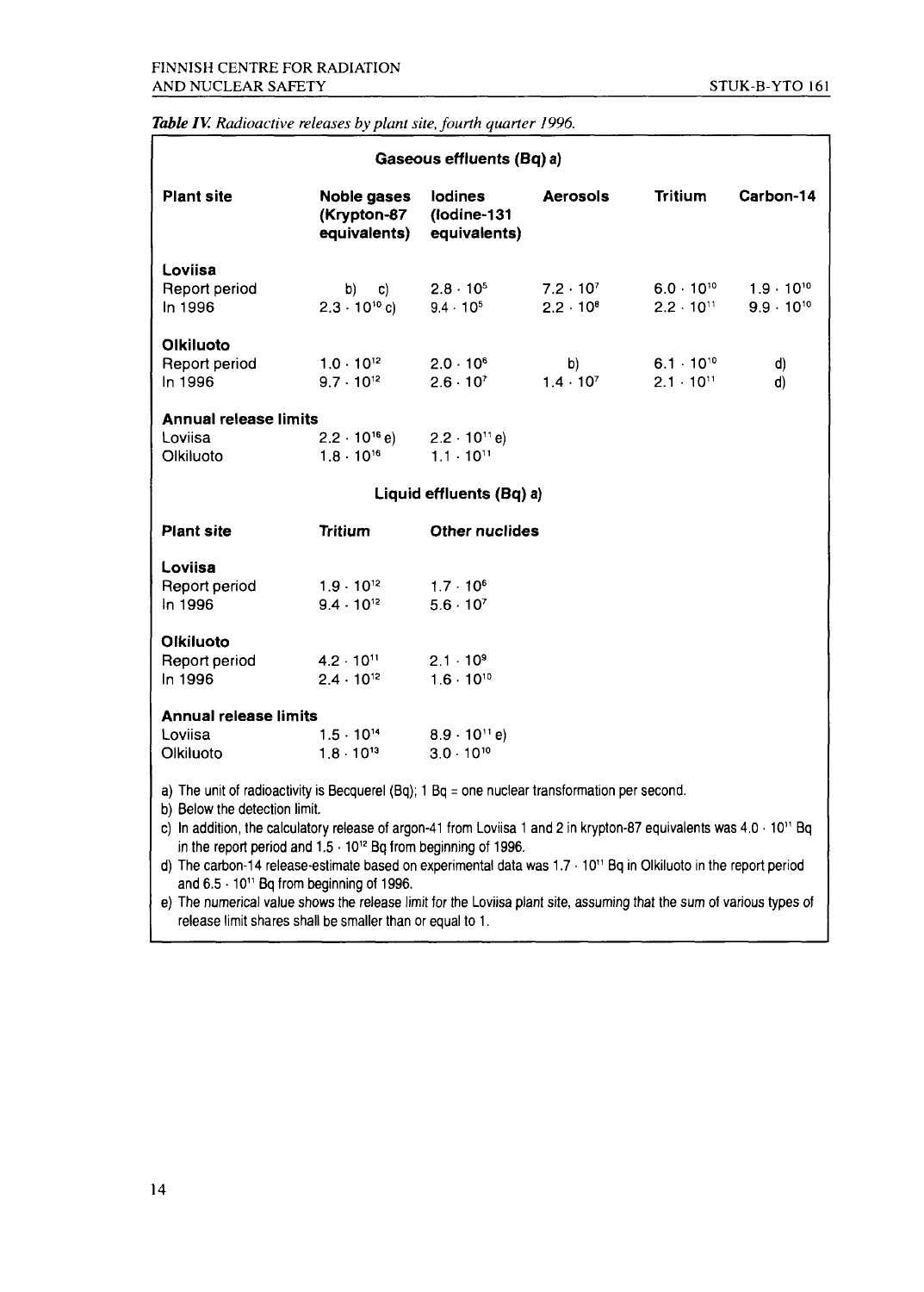Samples are collected and analysed among other things from air, fallout (dry deposition and rainwater) and seawater, as well as from foodstuffs such as milk, meat, grain, vegetables and fish, for assessment of the quantities of radioactive substances potentially accumulating in man. Also some terrestrial and marine indicator organisms are analysed which efficiently accumulate radioactive substances from their environment. By means of these organisms, even minor discharges can be detected and their distribution monitored.

In this quarter, a total of 127 samples were analysed according to the programmes. Also 26 external dose measurements were made.

Radioactive substances originating from Loviisa nuclear power plant were measurable in three samples of air, three samples of fallout and three samples of sinking matter. In addition, the tritium concentration of two samples of sea water was somewhat above normal. The samples of air contained manganese-54, cobalt-58, cobalt-60 and antimony-124. The following radionuclides originating from the plant were present in the sample of fallout collected in October: chromium-51, manganese-54, iron-59, cobalt-57, cobalt-58, cobalt-60, niobium-95, silver-110m and antimony-124. The fallout samples of November and December only contained manganese, cobalt and silver. Apart from these, also antimony-124 was present in the samples of sinking matter. Manganese-54 and cobalt-60 originating from Olkiluoto nuclear power plant were present in all four samples of sinking matter. There was also cobalt-60 in three samples of fallout. All the measured concentrations were low.

Radioactive strontium and caesium isotopes (strontium-90, caesium-134 and -137) and plutonium isotopes (plutonium-238, 239+240) and tritium originating in the Chernobyl accident and in the fallout from nuclear weapons tests are still measurable in environmental samples. Natural radioactive substances (beryllium-7, potassium-40 and the decay series of uranium and thorium) are also detected. Their concentrations in these samples are usually higher than the concentrations of nuclides originating from the power plants or fallout.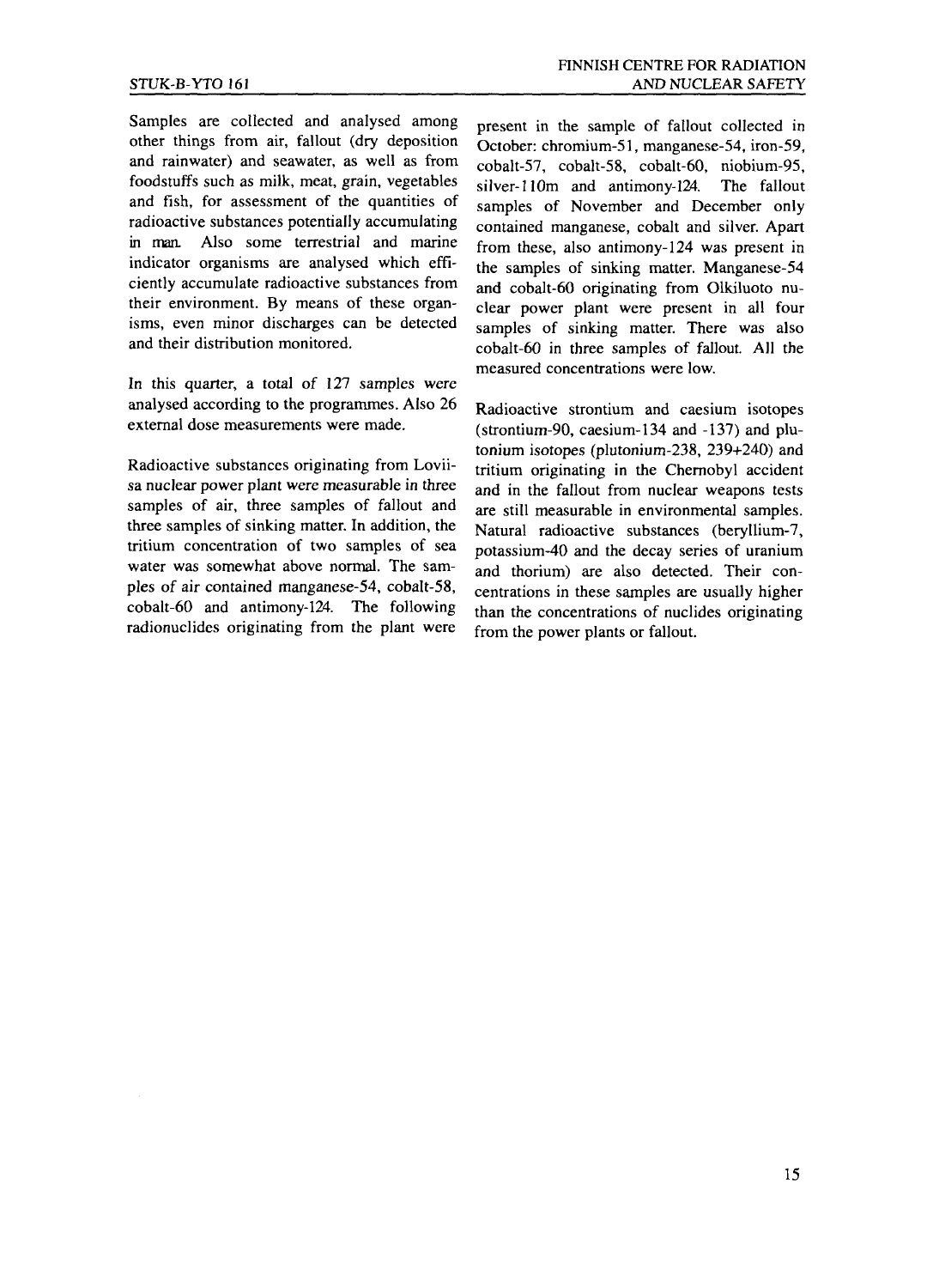### 5 SAFETY IMPROVEMENTS AT NUCLEAR POWER PLANTS

*In the fourth quarter of 1996 was the annual maintenance outage of Loviisa 2 during which several safety-significant plant modifications were made. The Olkiluoto plant units were in power operation most of the time and the number of plant modifications was thus modest.*

Modifications to improve safety at both Loviisa plant units during the 1996 annual maintenance outages have been described in more detail in the previous quarterly report (STUK-B-YTO 154) in connection with the plant modifications made at Loviisa 1. The modifications included the installation of a new, shared auxiliary emergency make-up water tank and piping, measures to reduce the risk of clogged up band screens at sea water intake, renewal of the primary circuit overpressure protection and pressure reduction system and improvement of the accuracy and reliability of pressuriser level measurements.

At Loviisa plant units, the original steam generator feed-water distributors are made of carbon steel and they are located inside the steam generator's heat transfer tube bundle. There has been erosion-corrosion damage in the feed-water distributors which is extremely hard to repair due to the location of the distributors. Therefore, the feed-water distributors of the steam generators will be replaced with an entirely new type of stainless steel distributor in a space above the steam generator tube bundle. There has been extensive experimental research into the taking into service of the new type of distributor. The durability of the steam generator heat transfer tubes has been tested, subjecting bare heat transfer tubing to cold water. Also the possibility of water hammers in the distributor and loads caused by them have been clarified. A new type of distributor was installed in one of the six Loviisa 2 steam generators. The distributor in another Loviisa 2 steam generator which was installed in 1994 and modified in the 1995 annual maintenance outage, was approved for operation until the 1997 annual maintenance outage.

A water recirculation system was introduced at the Olkiluoto plant units for directing warm cooling water (about  $10^{\circ}$ C) from the discharge side of the sea water tunnel to the inlet tunnel. Under certain unfavourable weather conditions frazil ice can clog up the structures of the cooling water intake. Two submersible pumps have been installed on the cooling water discharge side of Olkiluoto 2 from which water is directed via plastic pipes to the inlet side of the cooling tunnels. Water is fed from two smaller pipes to coarse bar screens at the mouth of the seawater inlet tunnel. The water recirculation system prevents the formation of frazil ice and the subsequent clogging of cooling water intake structures thus ensuring the supply of cooling water to the plant units.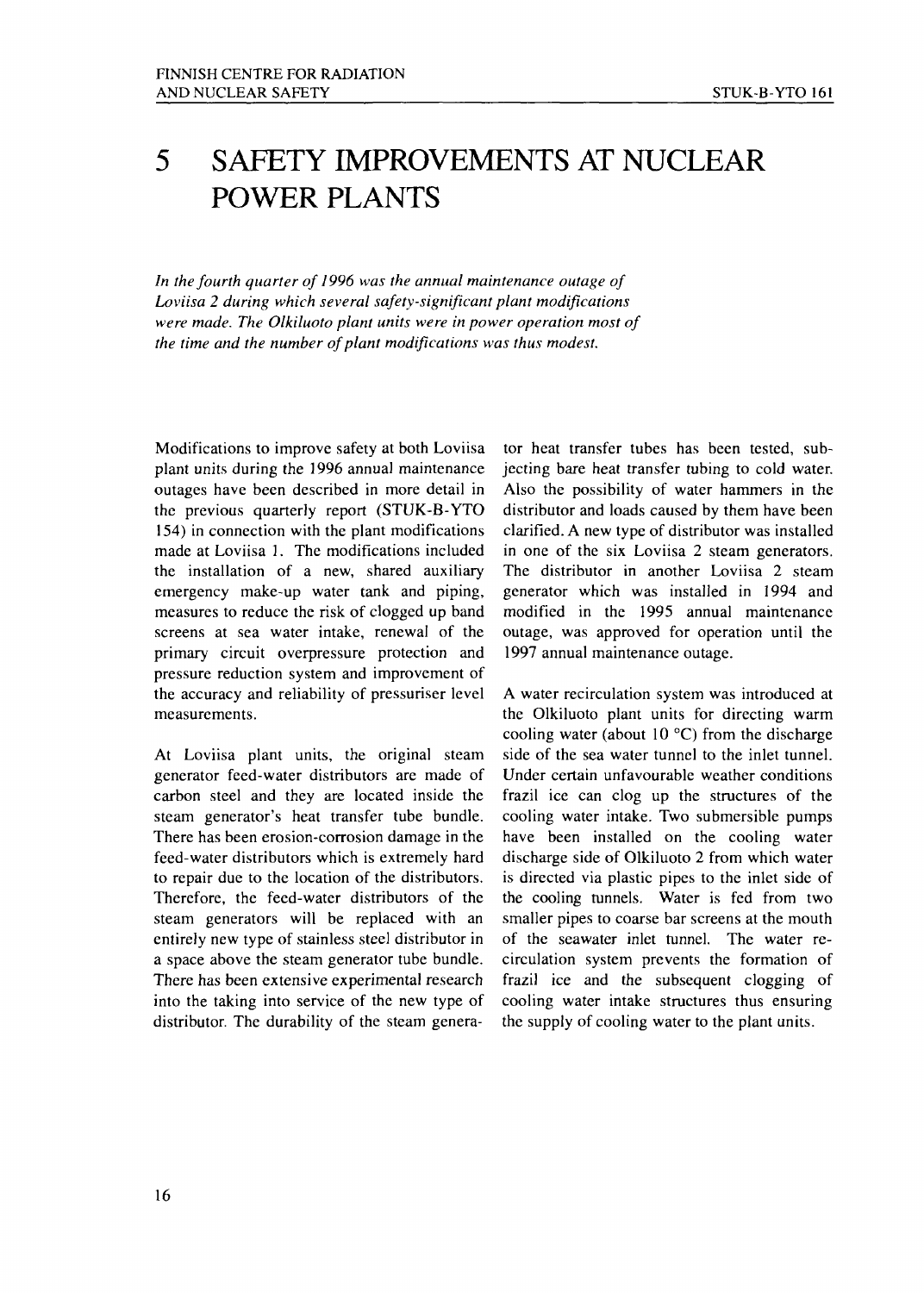#### OTHER MATTERS RELATING TO 6 THE USE OF NUCLEAR ENERGY

*In the last quarter of 1996, the last batch of spent nuclear fuel from Loviisa nuclear power plant was transported to Russia.*

#### **6.1 Transportation of spent nuclear fuel from Loviisa nuclear power plant to Russia**

Spent nuclear fuel from Loviisa nuclear power plant was transported to Russia during 2-4 December 1996. The fuel from Loviisa 1 and 2 totalled about 28 tonnes which corresponds to the amount of spent fuel arising at the plant units every year. Before the transport the fuel had been cooling down for five years. This was the 15th shipment; the previous shipment was in autumn 1995.

The spent fuel was first transported from the power plant to Loviisa railway station and further by rail to Russia. The transport packages are designed to withstand potential accidents. The design bases include, among other things, a drop test onto a hard surface from nine metres, a fire test and an immersion test.

The transport packages were inspected at Loviisa nuclear power plant before spent fuel was placed in them. The fuel was transported in eight water-filled packages, 30 nuclear fuel bundles in every package.

The transport was in compliance with a transport and physical protection plan approved by STUK There were special arrangements to ensure safety, i.a. transport package minimum temperature to ensure ductility of steel, low transport speed, one-way rail traffic and increased preparedness in provision against accidents. The shipment went according to the plans.

According to amendments to the Nuclear Energy Act which took effect on 30 December 1996, spent nuclear fuel must be treated, stored and disposed of in Finland. Therefore, this was the last transportation of spent fuel to Russia.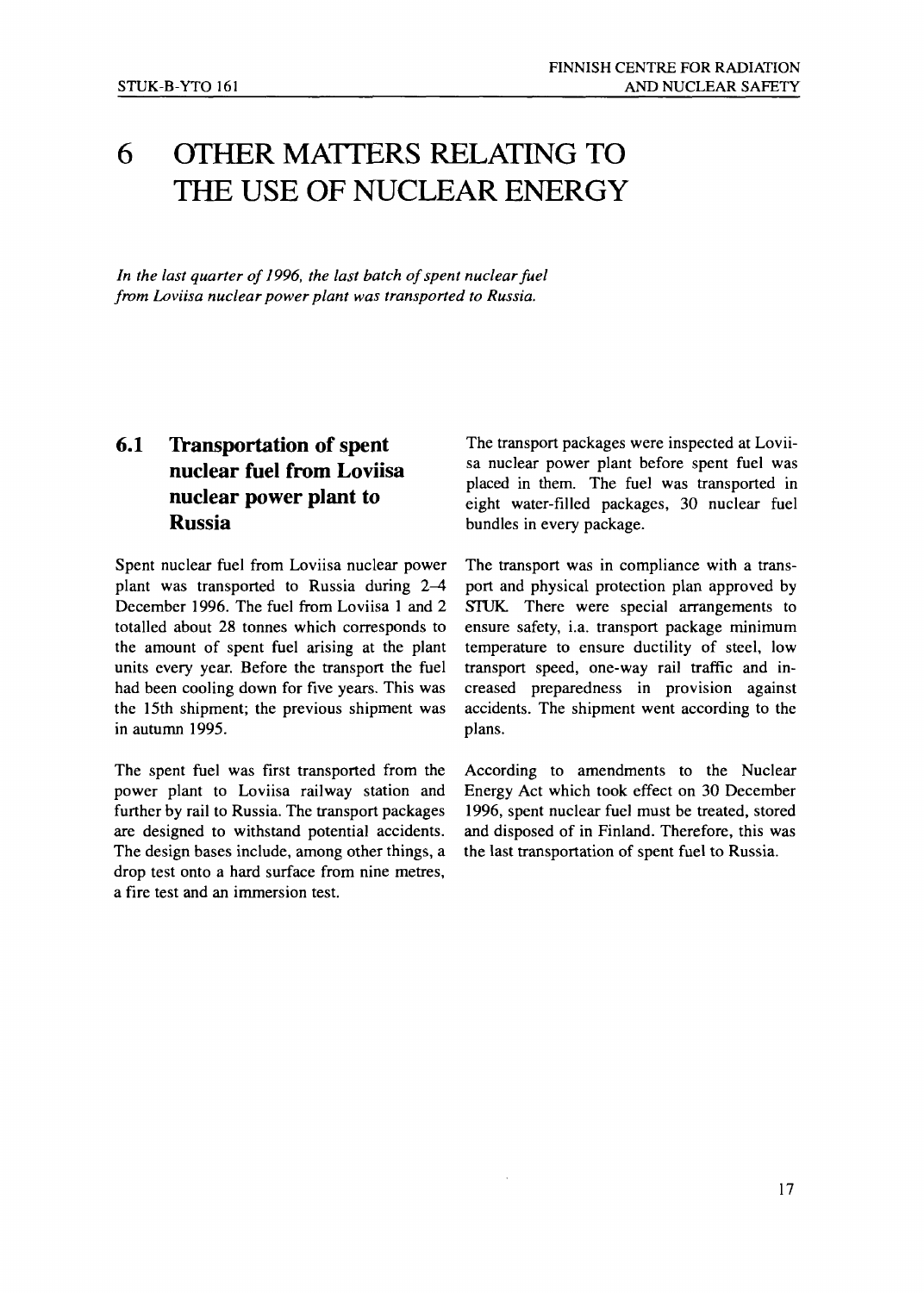AND NUCLEAR SAFETY<br>
APPENDIX 1 REGULATORY CONTROL OF NUCLEAR FACILITIES REGULATORY CONTROL OF NUCLEAR FACILITIES

| <b>Council of State</b><br><b>Decisions</b>                                                                      | <b>Regulatory control and inspections</b><br>by the Finnish Centre for Radiation and<br><b>Nuclear Safety</b>                                                                                                                                                                                                                                                                                                                                                                                                                                                      |
|------------------------------------------------------------------------------------------------------------------|--------------------------------------------------------------------------------------------------------------------------------------------------------------------------------------------------------------------------------------------------------------------------------------------------------------------------------------------------------------------------------------------------------------------------------------------------------------------------------------------------------------------------------------------------------------------|
| $\bullet$<br><b>Decision in Principle</b>                                                                        | Preparation of a nuclear power plant project<br>Preliminary plans for the plant and safety principles<br>Location and environmental impact of the plant<br>Arrangements for nucler fuel and nuclear waste<br>management                                                                                                                                                                                                                                                                                                                                            |
| ٠<br><b>Construction Permit</b>                                                                                  | <b>Plant design</b><br>Preliminary safety analysis report on the planned structure<br>and operation of the plant plus the preliminary safety<br>analysis<br>Safety classification of components and structures<br>Quality assurance plan<br>Plans for nuclear fuel and nuclear waste management<br>Physical protection and emergency preparedness                                                                                                                                                                                                                  |
| ٠<br>٠<br>٠<br>٠<br>٠<br><b>Operating Licence</b>                                                                | <b>Construction of plant</b><br>Construction plans, manufacturers, final construction and<br>installation of components and structures<br>Performance tests of systems<br>Final safety analysis report on the structure and operation of<br>the plant and the final safety analyses<br>Probabilistic safety analysis<br>Composotion and competence of the operating organisation<br><b>Technical Specifications</b><br>Nuclear fuel management and safeguards<br>Methods of nuclear waste management<br>Physical protection and emergency preparedness             |
| ٠<br>٠<br>$\bullet$<br>$\bullet$<br>٠<br>$\bullet$<br>$\bullet$<br>$\bullet$<br>$\bullet$<br>٠<br>$\bullet$<br>٠ | <b>Plant operation</b><br>Start-up testing at various power levels<br>Maintenance, inspections and testing of components and<br>structures<br>Operation of systems and the whole plant<br>The operating organisation and management<br>Training of personnel<br>Qualifications of individuals<br>Operational incidents<br>Repairs and modifications<br>Refuelling<br>Nuclear fuel management and safeguards<br>Nuclear waste management<br>Radiation protection and safety of the environment<br>Physical protection and emergency preparedness<br>Fire protection |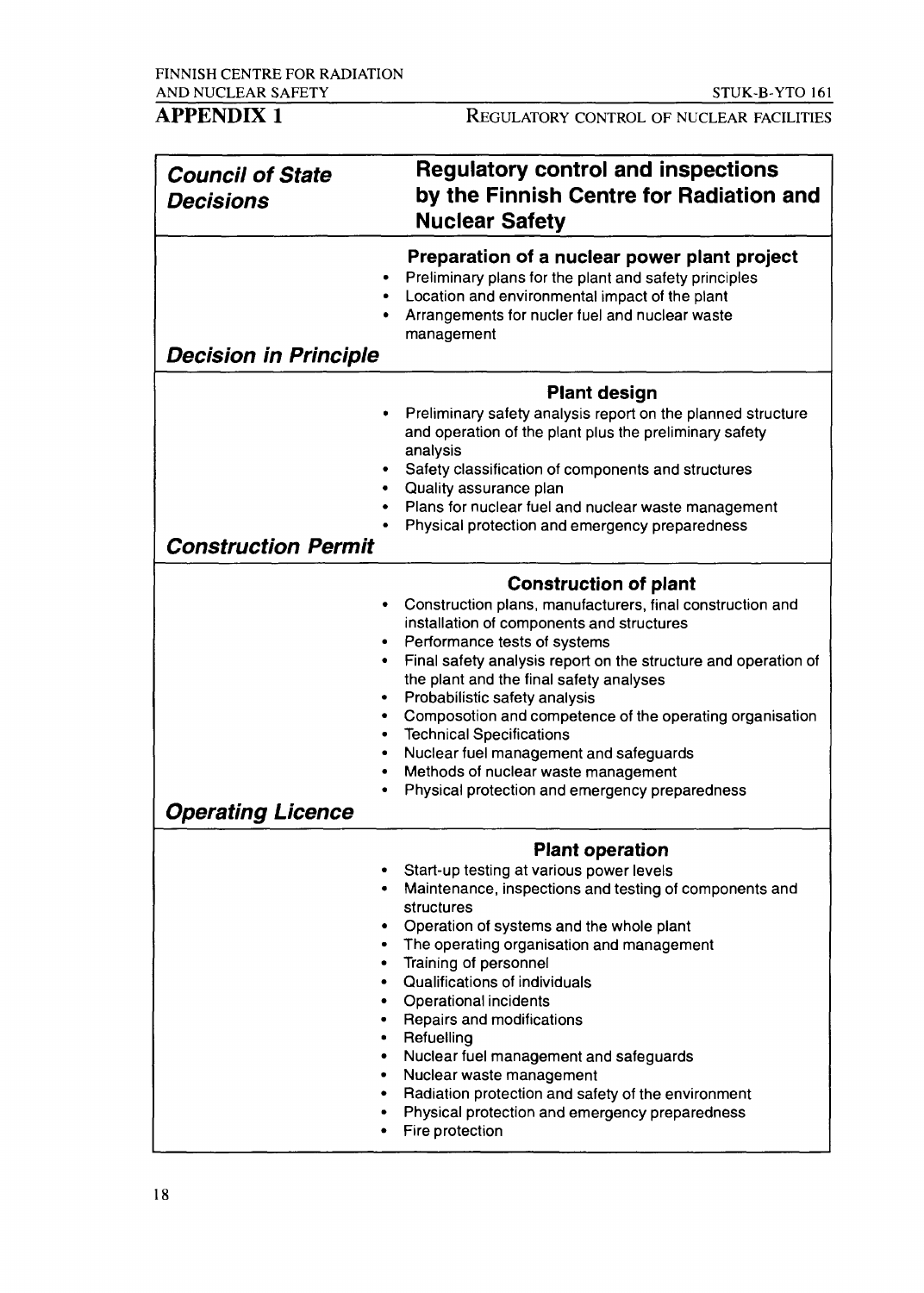#### STUK-B-YTO 161

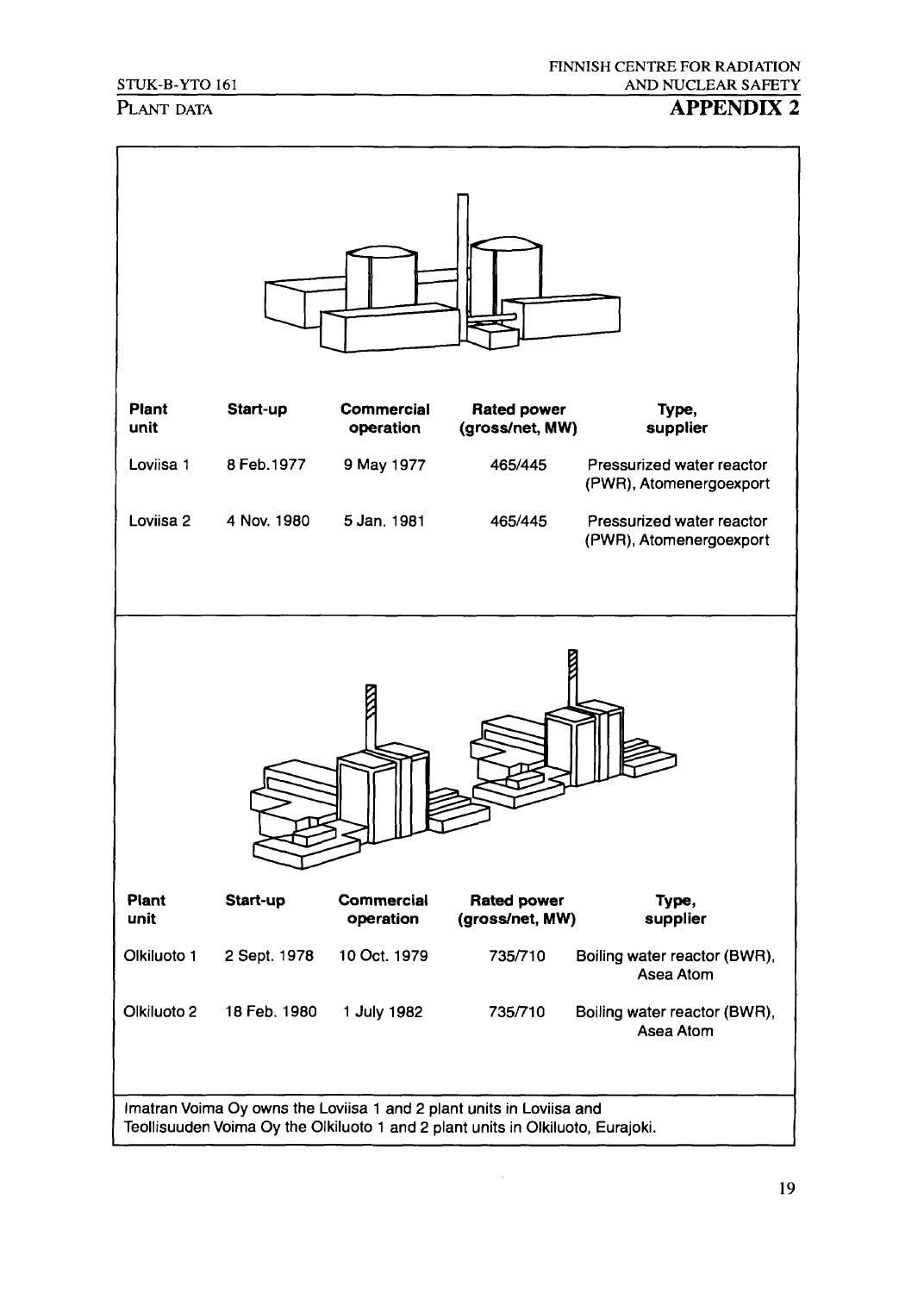### **CONTRIBUTORS**

**Finnish Centre for Radiation and Nuclear** Esa Sederholm **Safety/Nuclear Safety Department:** Jarmo Konsi Seija Suksi Seija Suksi Pekka Lehtinen<br>Kristian Maunula Kristian Maunula<br> **Finnish Centre for Radiation and Nuclear**<br> **Safety/Research Department:**<br> **Safety/Research Department:** Veli Riihiluoma and Tarja K. Ikäheimonen<br>Vesa Ruuska kuni Seppo Klemola

 $Safety/Research Department:$ Seppo Klemola